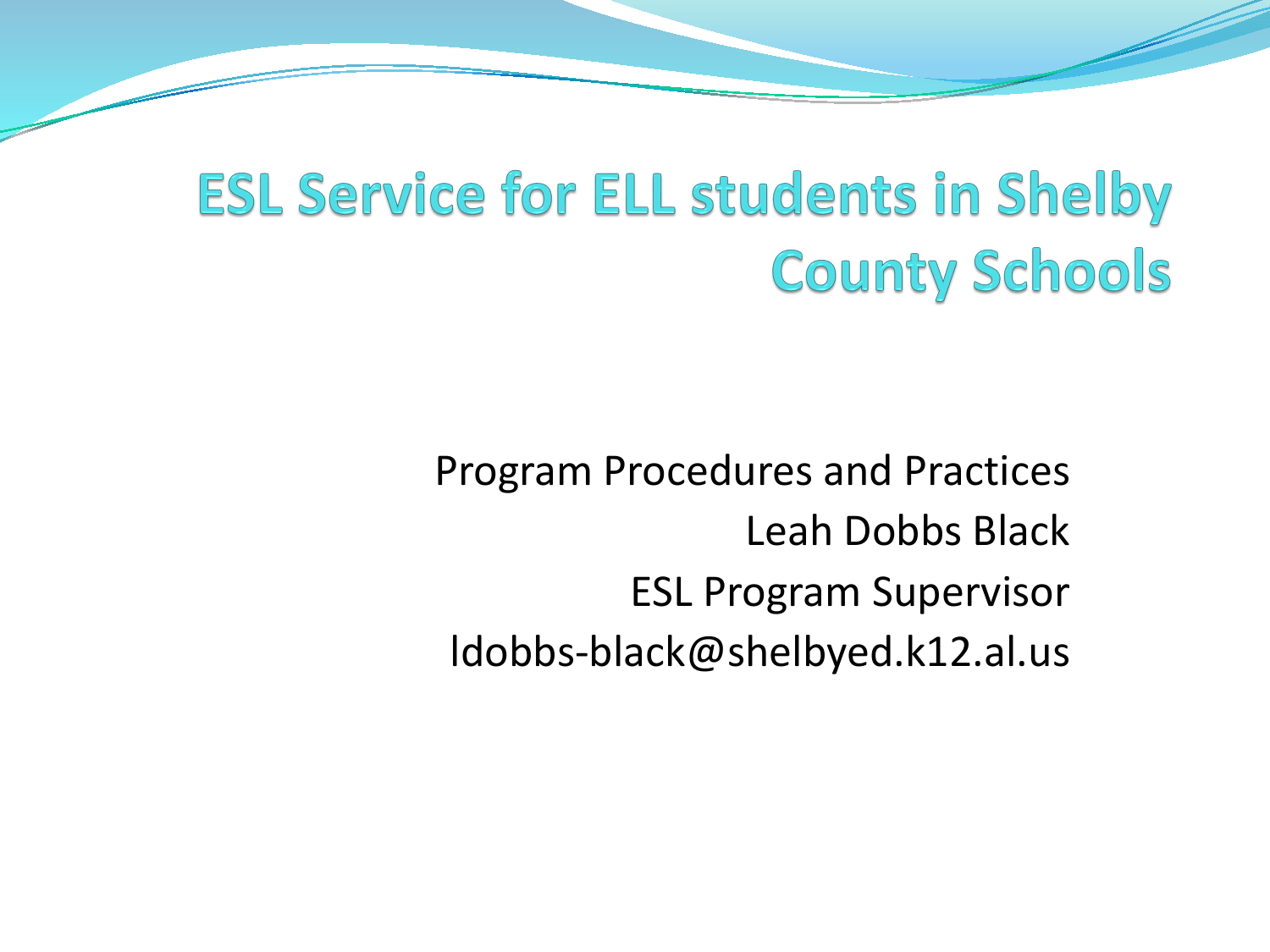# **Objectives**

- Participants will gain knowledge of the procedures in identifying and placing English Language Learner (ELL) students into the English as a Second Language (ESL) program.
- Participants will develop an understanding of federal mandates and court decisions that impact education of immigrant and non-native English speaking students.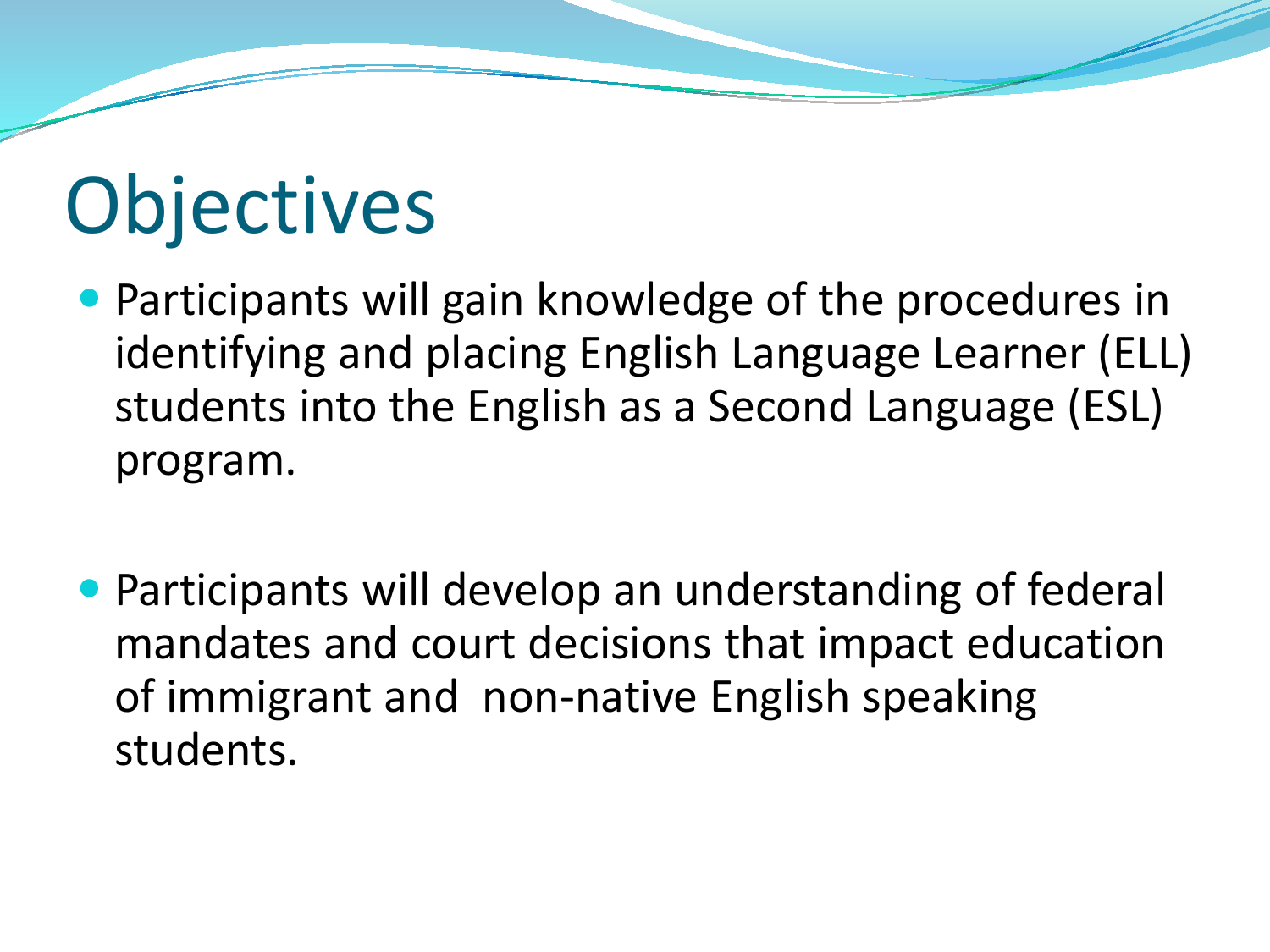## Who participates in ESL?

ELL/ESL services are provided for any student who indicates that any language other than English was first learned by the student, is used by the student, or is used in the home on the Home Language Survey.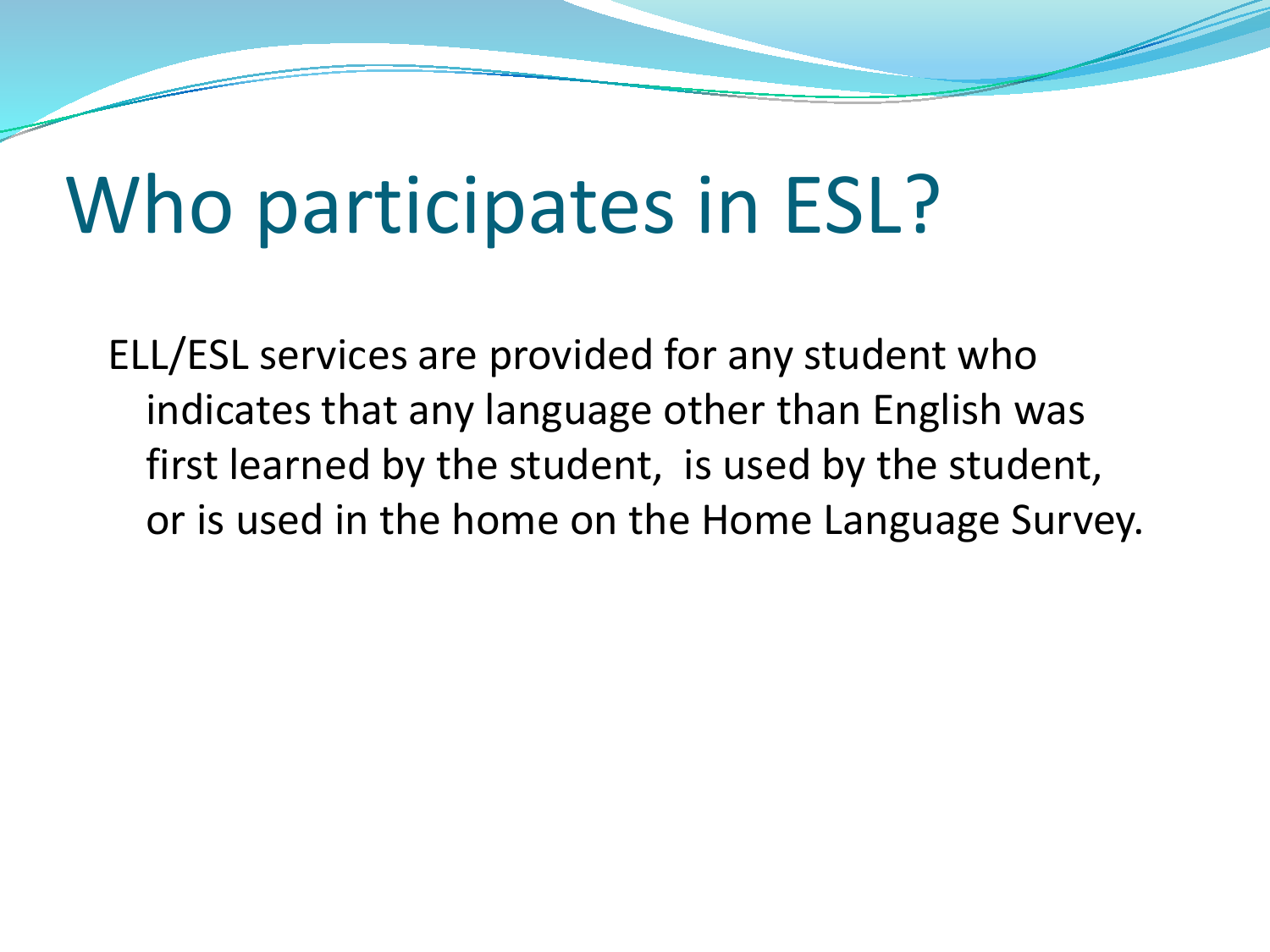# Identification of ELLs

- Home Language Survey completed at Enrollment Questions:
	- 1. Is a language other than English spoken in your home?
	- 2. What language did your child first learn to speak?
	- 3. Does your child most frequently speak a language other than English?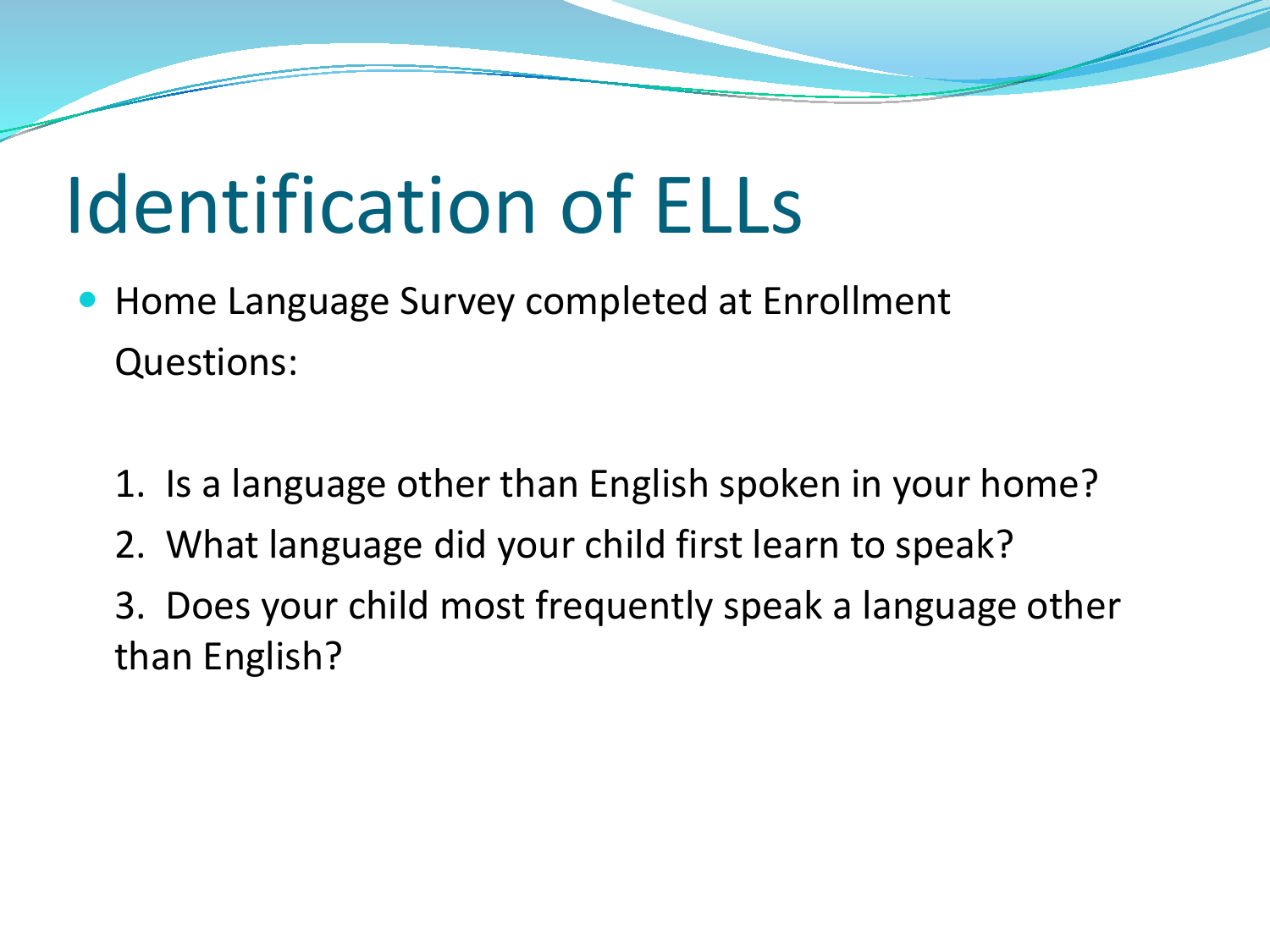# Identification of ELLs

- **If the student answers yes to any question, then an English** Language Screening Assessment is administered.
- WIDA MODEL (kindergarten) & WIDA On-line Screener (1<sup>st</sup> -12<sup>th</sup>)
- If enrolled on or before the first day of school, the school has 30 days to finalize the identification process
- If enrolled after the first day of school, the school has 10 days to finalize the identification process
- The ELL Committee, consisting of the ESL teacher, the classroom teacher, the student's parent, ESL liaison and school administrator, meets to determine the placement of the student into the ESL program and the type and amount of service needed.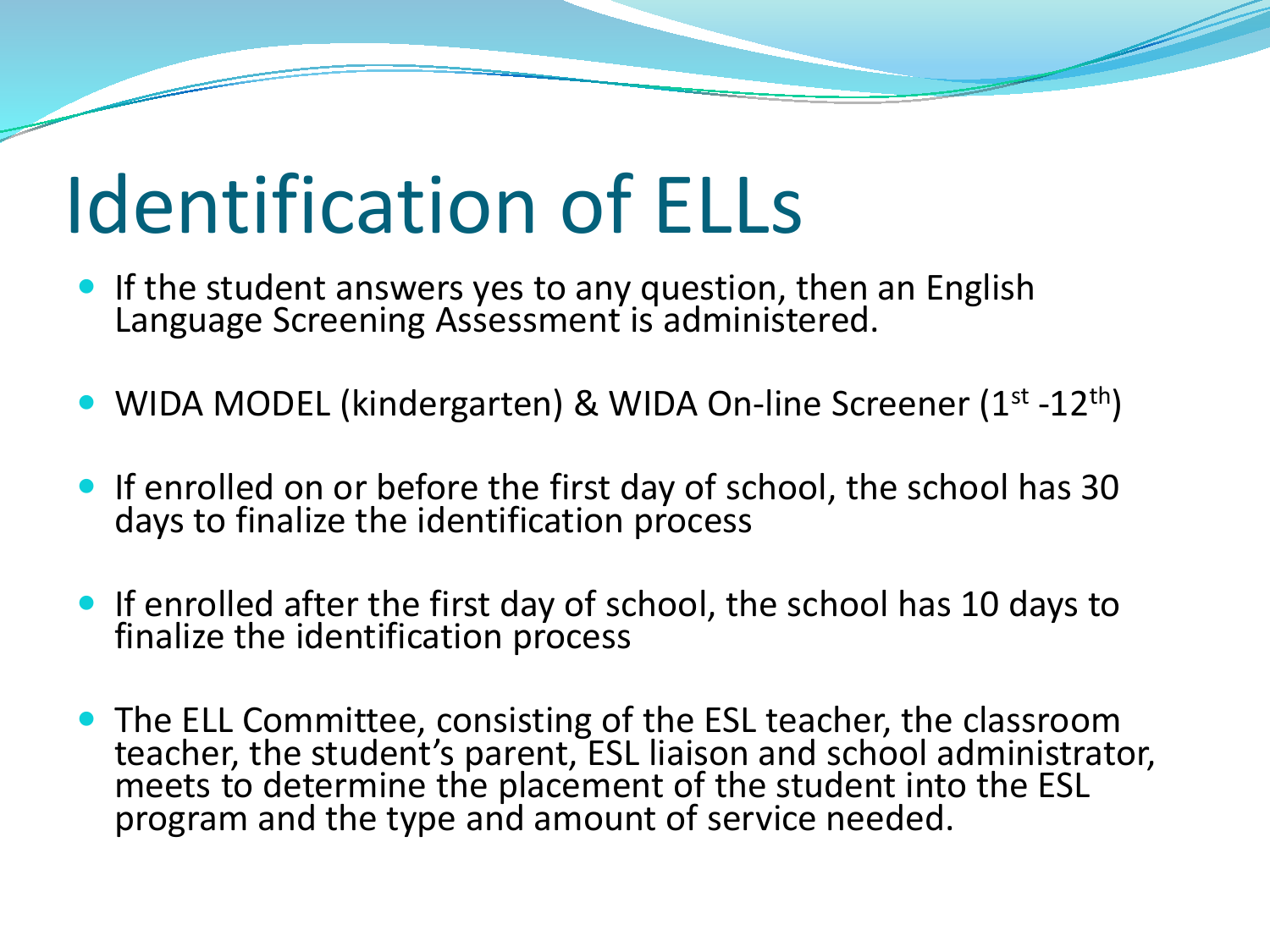# ELL Plan

- An ELL's plan in monitored at least quarterly utilizing the Classroom Monitoring Form
- Each student's ELL plan is rewritten each school year to address the linguistic and instructional needs of an ELL.
- Upon demonstrating proficiency in English, the student's plan outlines that he/she exits from ESL.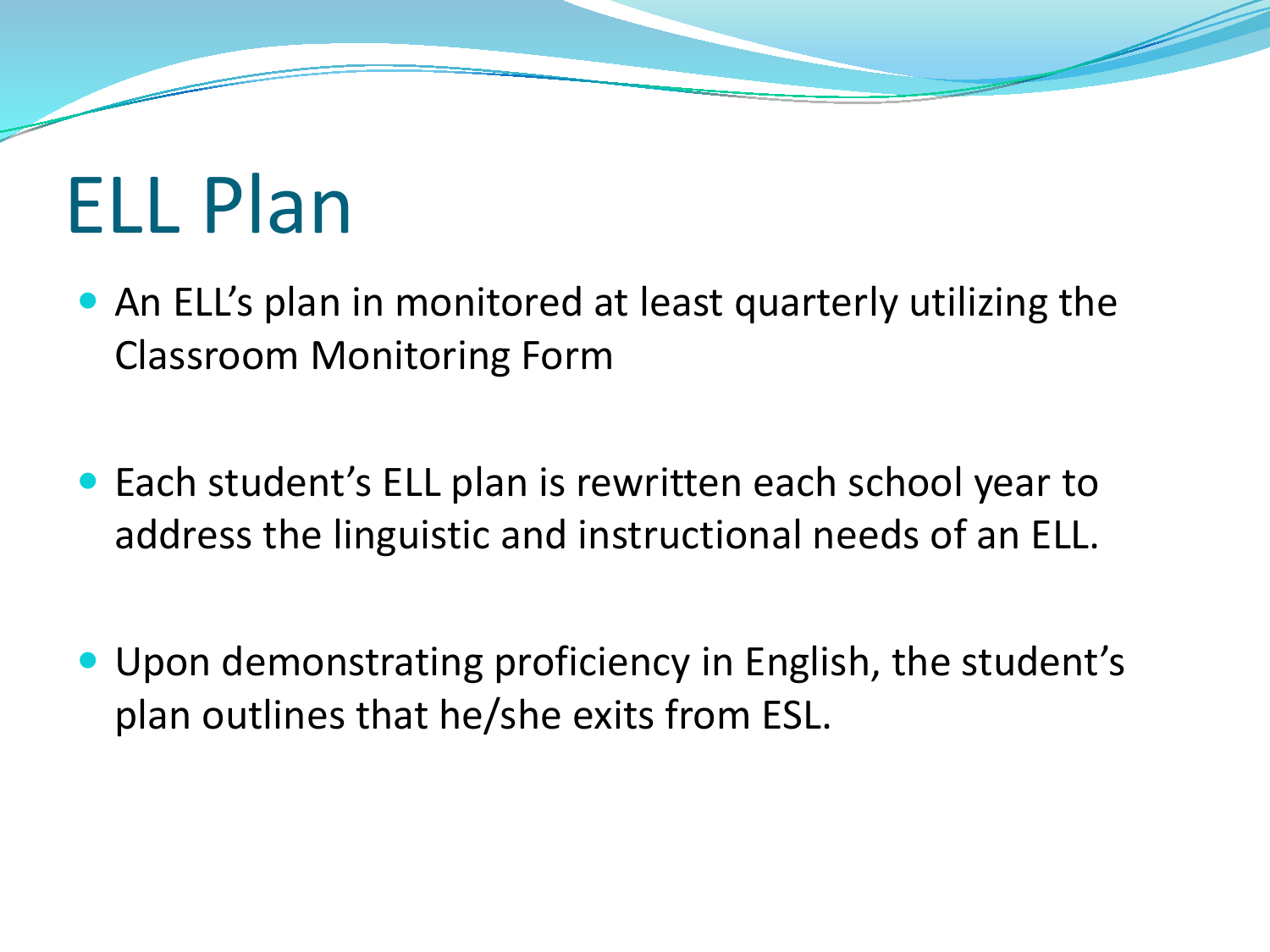# Equal Opportunity

- ELL students can be referred for and placed into Special Education and Gifted Education programs by following the same procedures used for all students (Section 3116; Section 3213(2)(2)(G); OCR Memorandum, September 1991, Lau v. Nichols.
- Although county policies require a birth certificate, immunization form, social security card, and proof of residence, provisions should be made to permit enrollment without the required documentation (Section 3116; Section 723 McKinney-Vento Homeless Education Act; various guidance documents from the Department of Justice and Office of Civil Rights)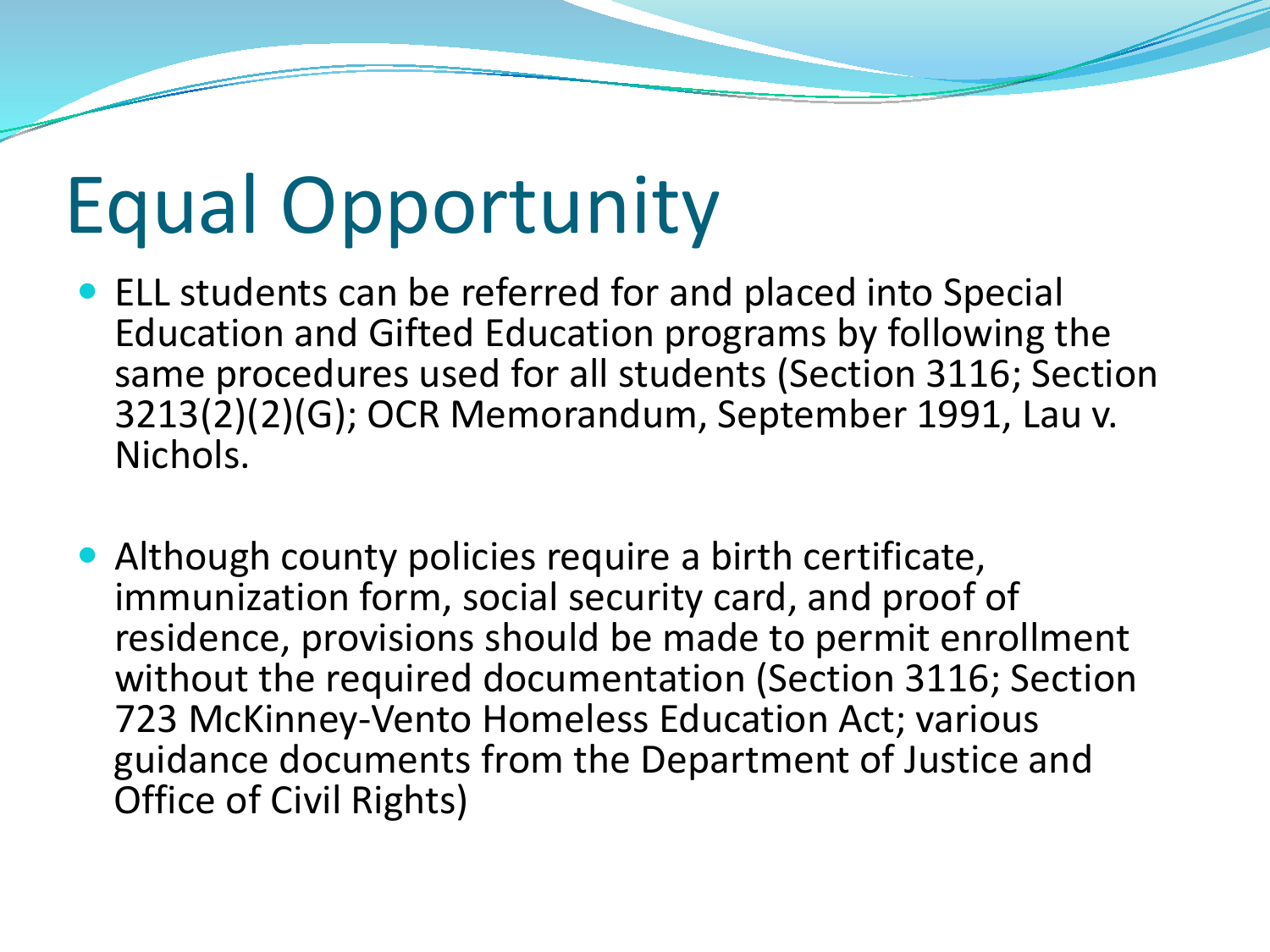# Equal Opportunity

- **Immigration status is not a consideration in** registering for school as schools are not agents of the immigration agency (Plyler v. Doe, 1982)
- If a student does not have a social security number, a student identification number is assigned to them by the school district. (Section 3116; Section 723 McKinney-Vento Homeless Education Act)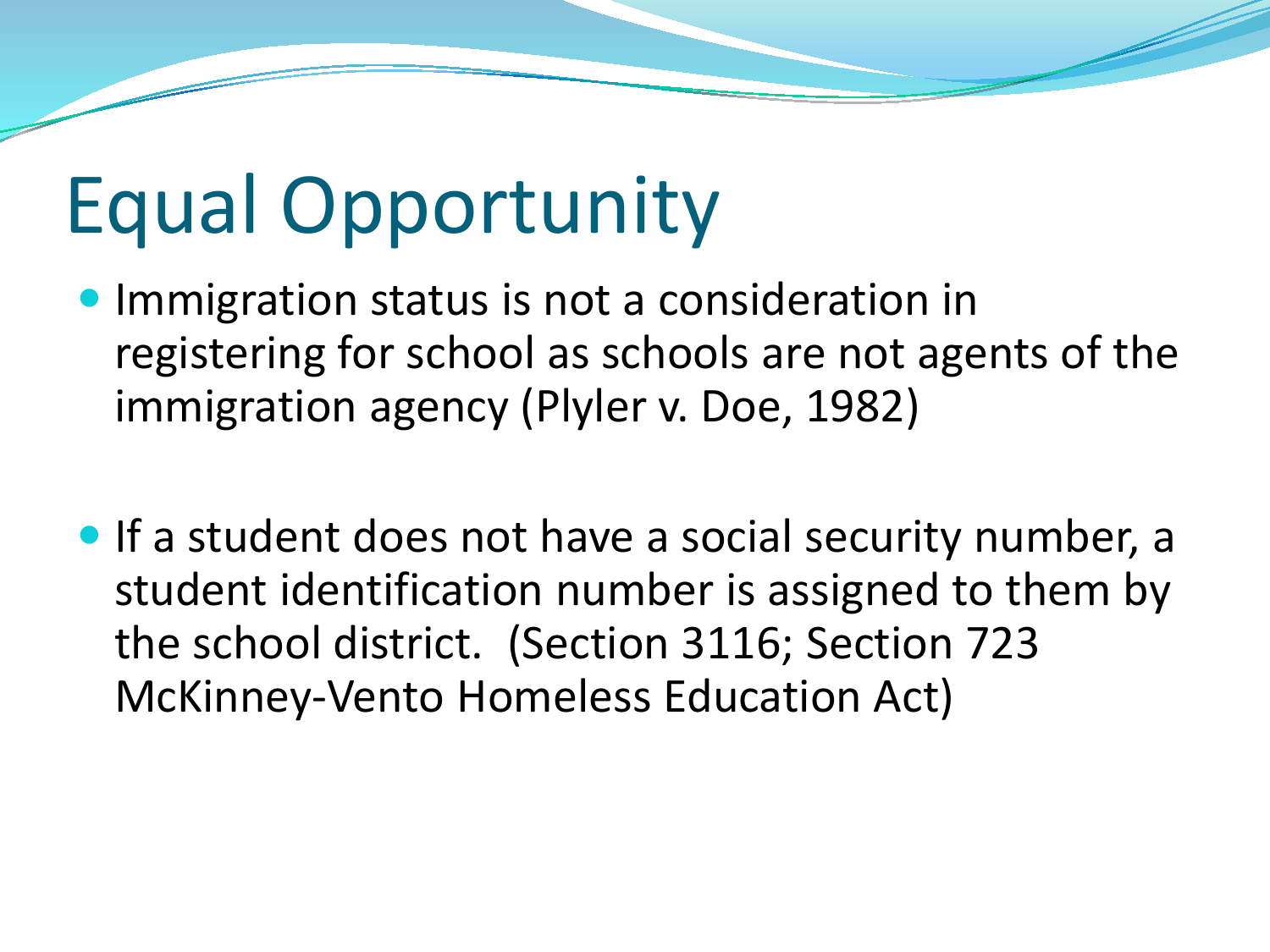### Equal Opportunity

- Parents of students identified as an ELL can deny permission for their child to receive ESL services.
- **If a student's parents deny services and the student** has limited English proficiency, he/she continues to receive accommodations and must participate in the annual English language assessment until proficiency in English is demonstrated (Lau v. Nichols)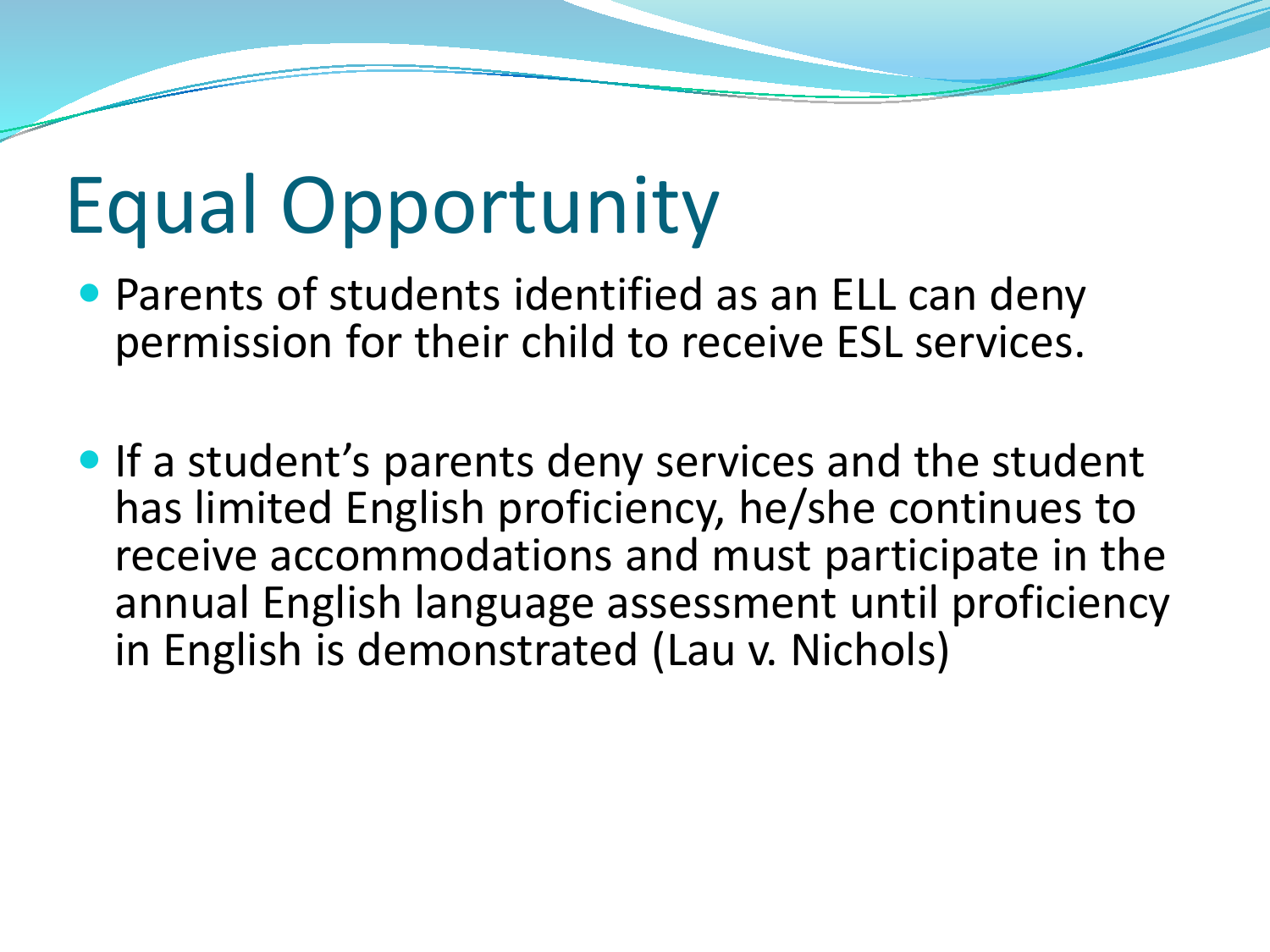## ELL Documentation

- Home Language Survey
- WIDA MODEL/Screener or ACCESS for ELLs results
- Individual English Learner Plan (I-ELP)
	- Latest English language assessment results
	- Home language, length of time in ESL
	- Accommodations for day to day instruction and annual assessments
- All Documentation is kept in a yellow folder in the student's cumulative folder.
- ACCESS for ELLs Teacher Report is filed in the student's cumulative record.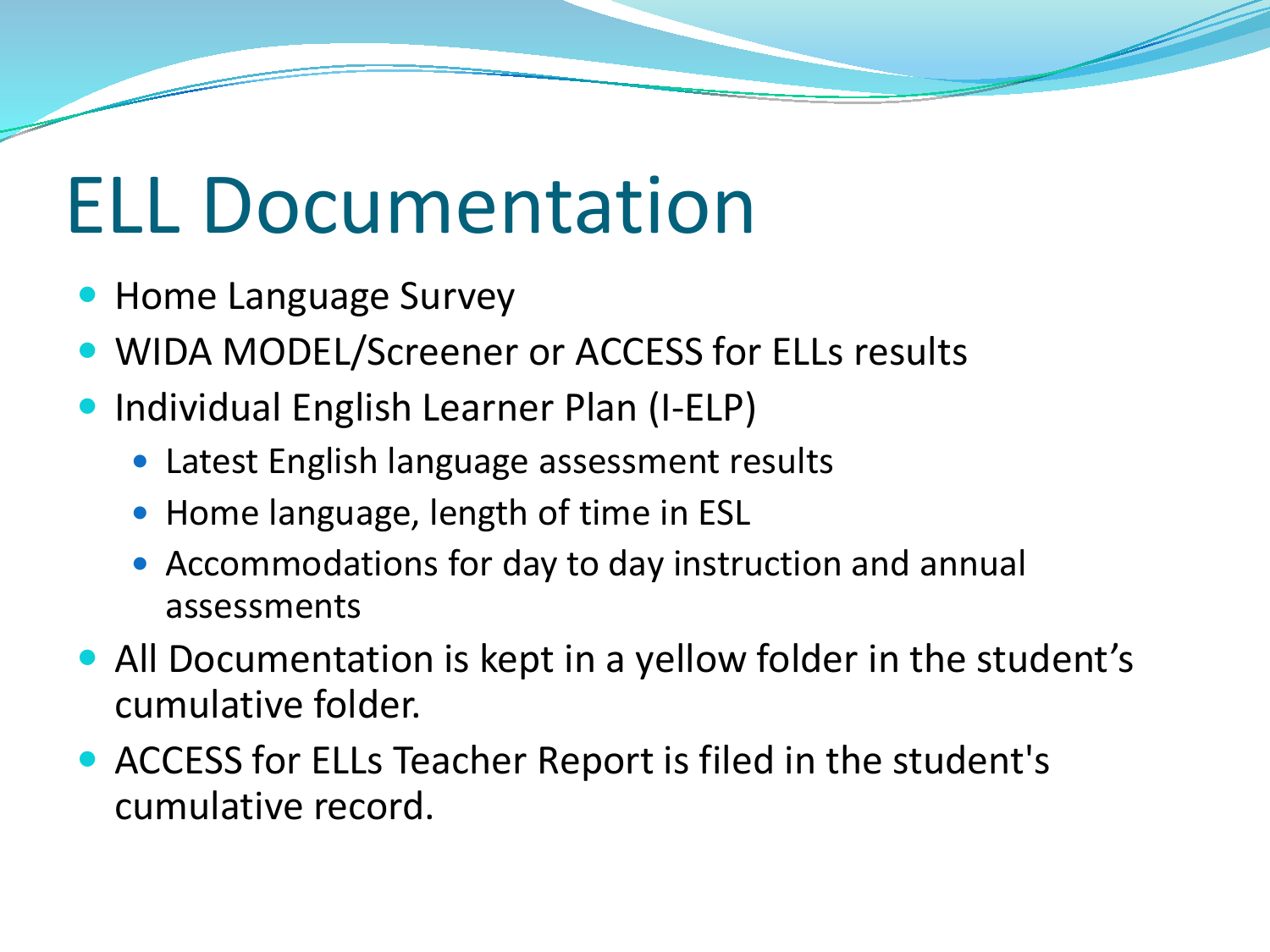## English Language Proficiency Assessment

- ACCESS for ELLs 2.0 administered in spring of each year
- WIDA MODEL is used for progress monitoring
- Students' listening, speaking, reading and writing are assessed across the areas of social instructional language, language arts, math, science and social studies.
- The WIDA Screener, MODEL, & ACCESS for ELLs provide scores that indicate a student's overall proficiency in English as well as comprehension, oral language and in each of the four language domains.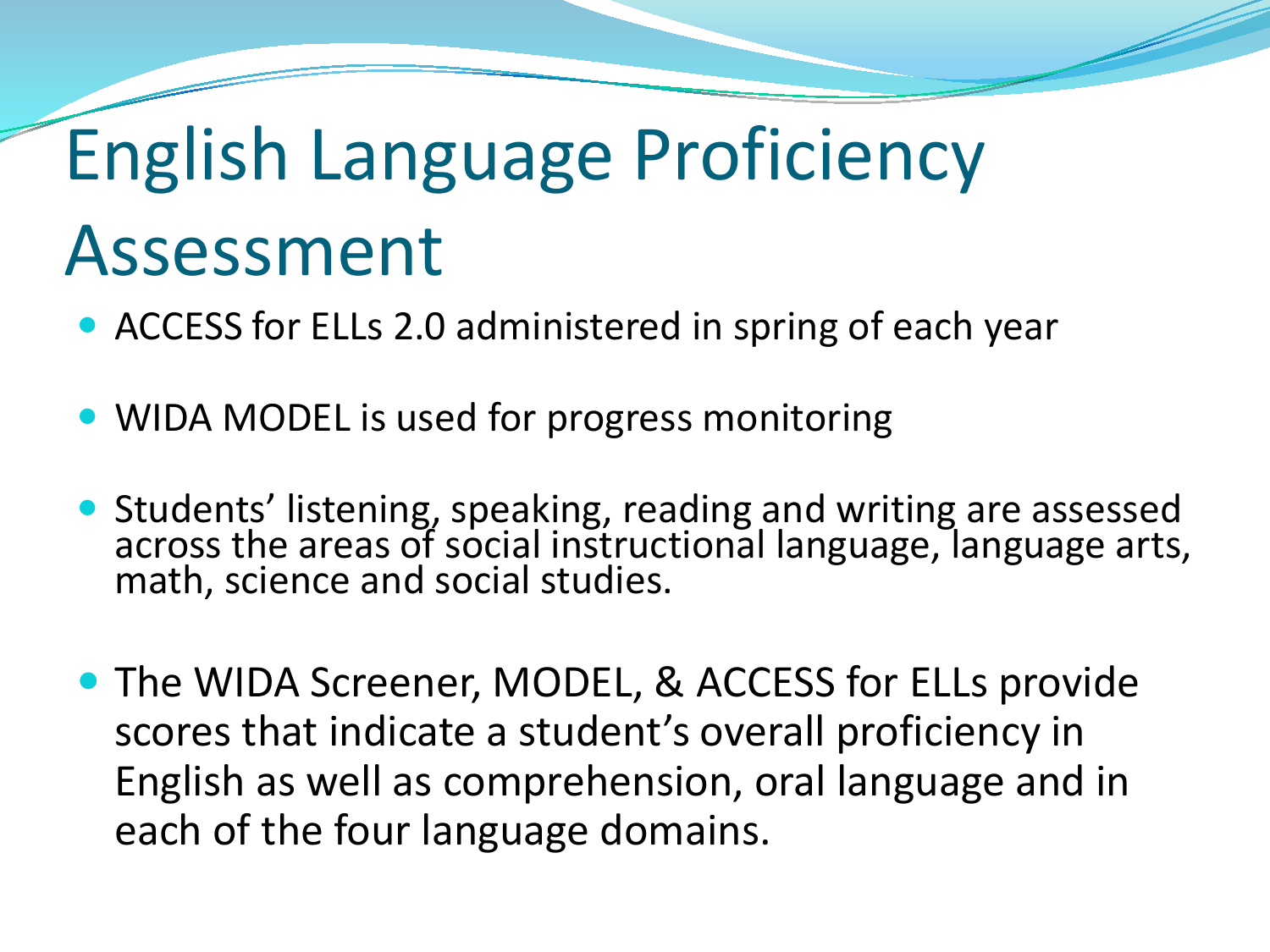# Proficiency Levels

- Scores are reported as proficiency levels ranging from levels 1 - 6
	- Level 1 Entering
	- Level  $2$  Emerging
	- Level 3 Developing
	- Level  $4$  Expanding
	- Level 5 Bridging
	- Level  $6$  Reaching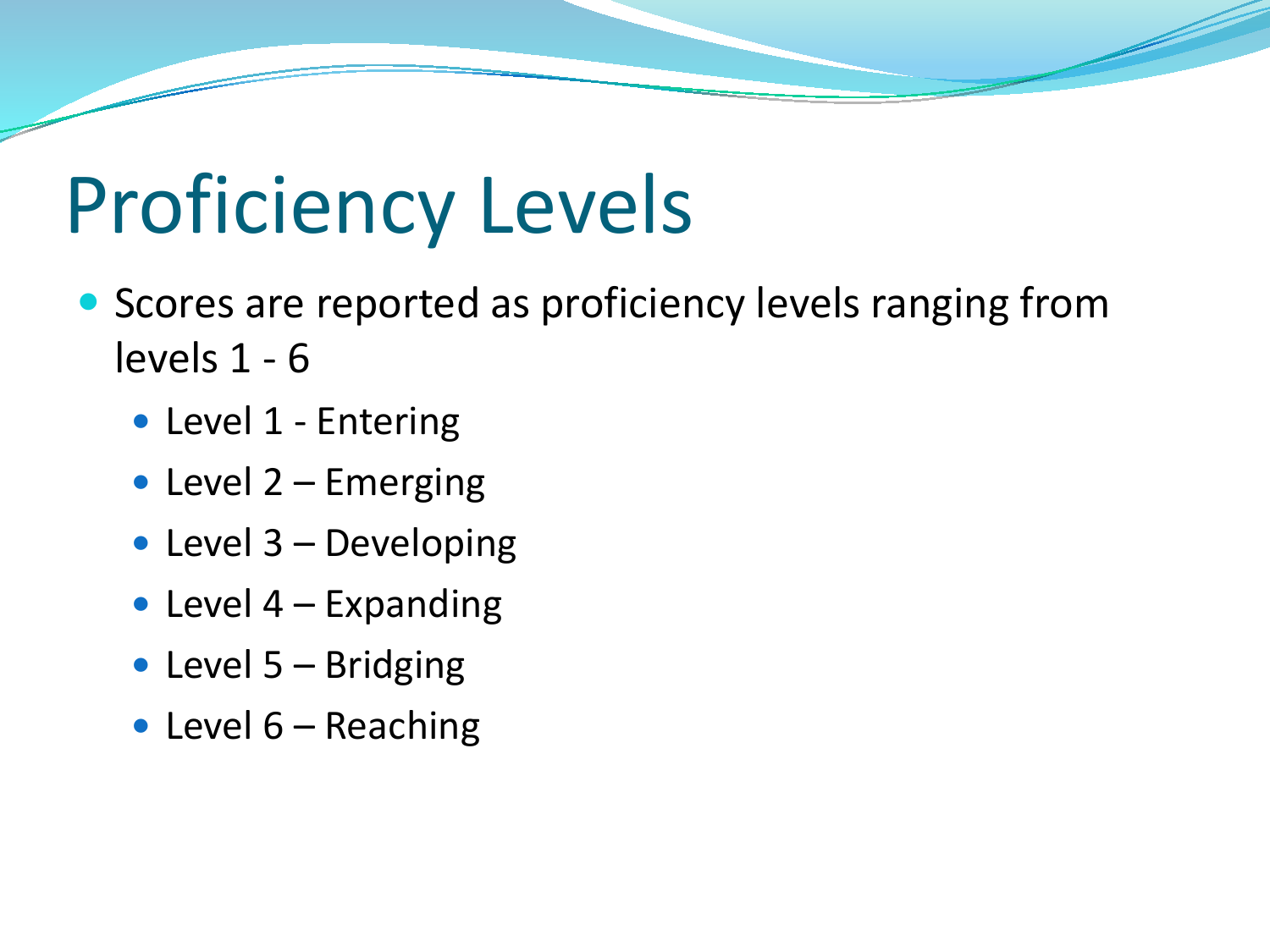#### Criteria to Exit ESL

Attaining a 4.8 or higher on the ACCESS for ELLs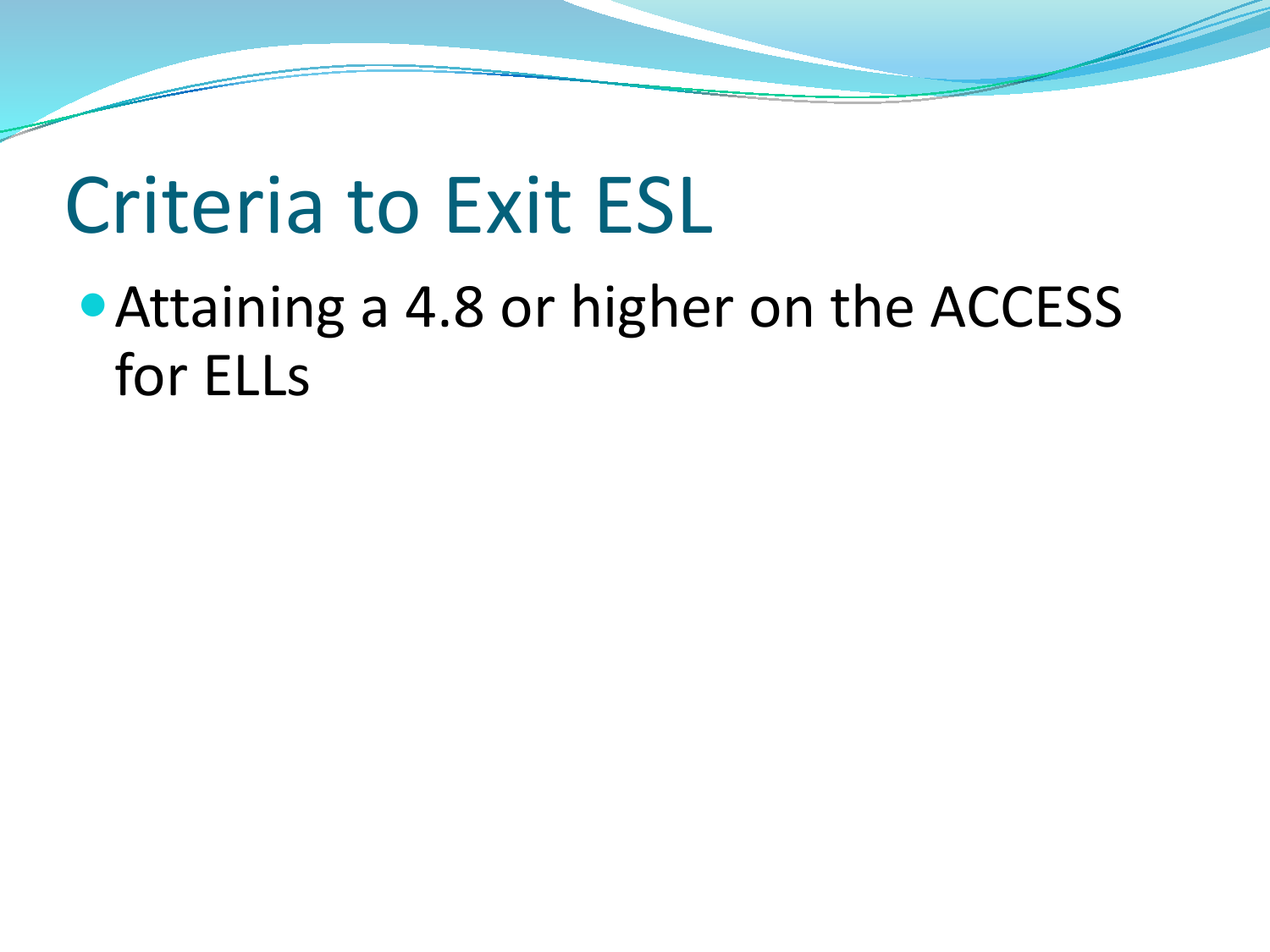## ELL Exiting Procedures

- Upon attaining a 4.8 on the ACCESS for ELLs the student is exited from ESL and is then monitored for four years before a success letter is sent home.
- A student can be returned to ELL status if he/she begins to falter and the committee feels the support is needed.
- The committee must look at a current assessment/reassessment of the student's language proficiency.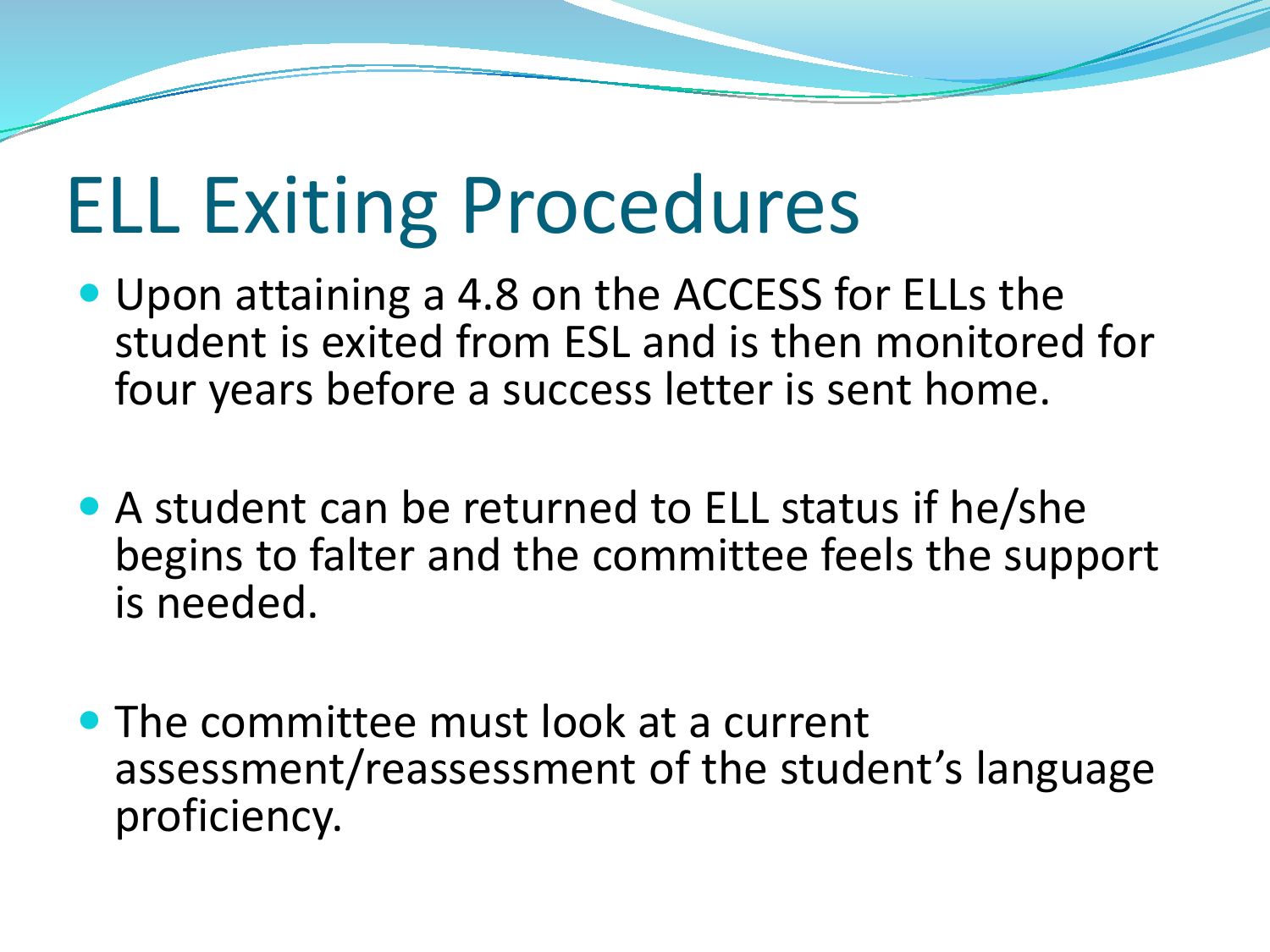### State Assessment Program

- All ELLs participate in the statewide testing program.
- ELLs in their first year of school in the United States can be exempt from the reading portions of the state assessments. They must participate in the math portions and science portions.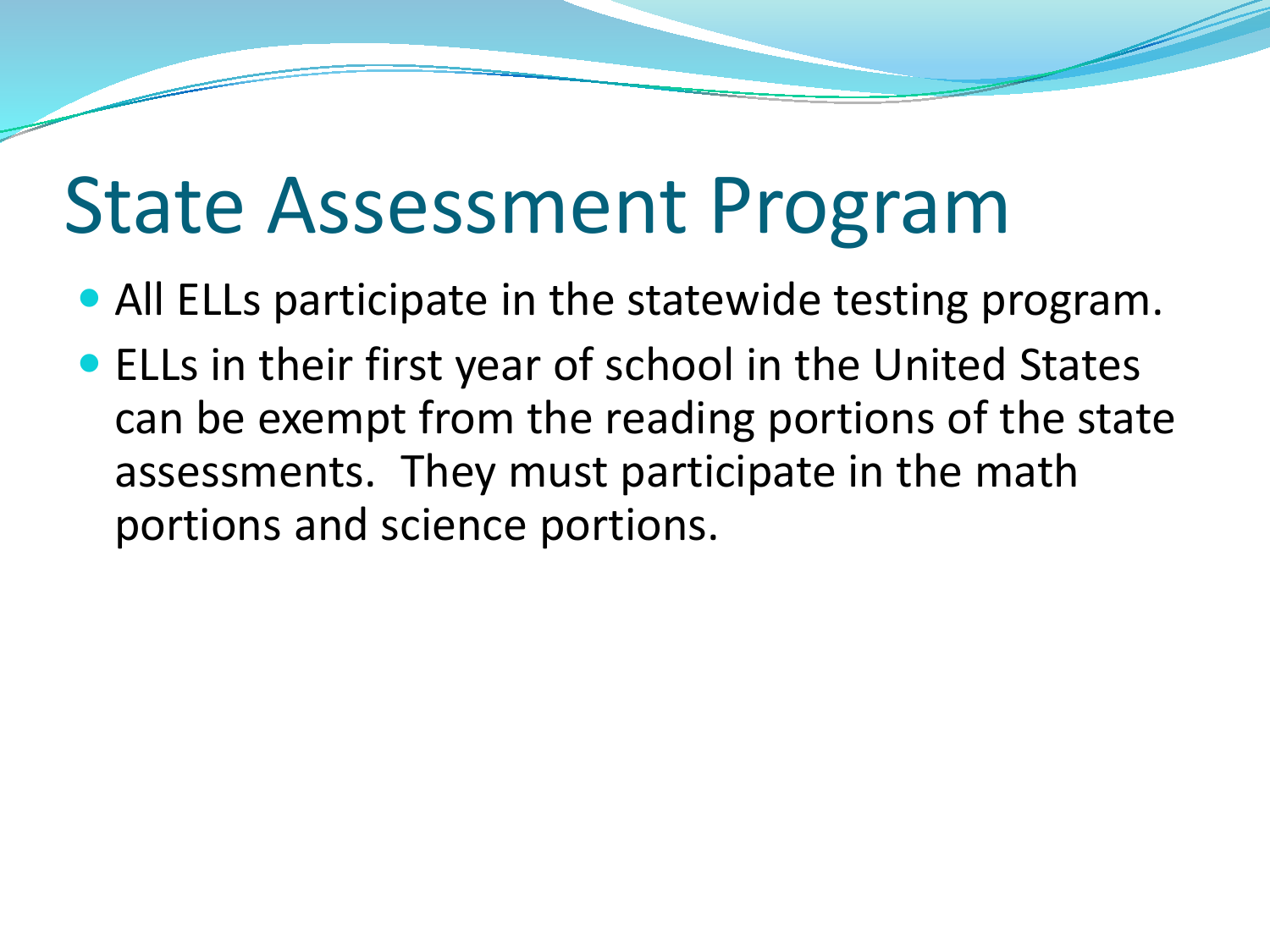#### Teacher Requirements

- All ESL teachers in Shelby County are certified teachers.
- All have extensive training in ESL instruction and 95% hold certification in ESL.
- Shelby County provides opportunities for professional development for ALL teachers regarding the instruction of ELL students.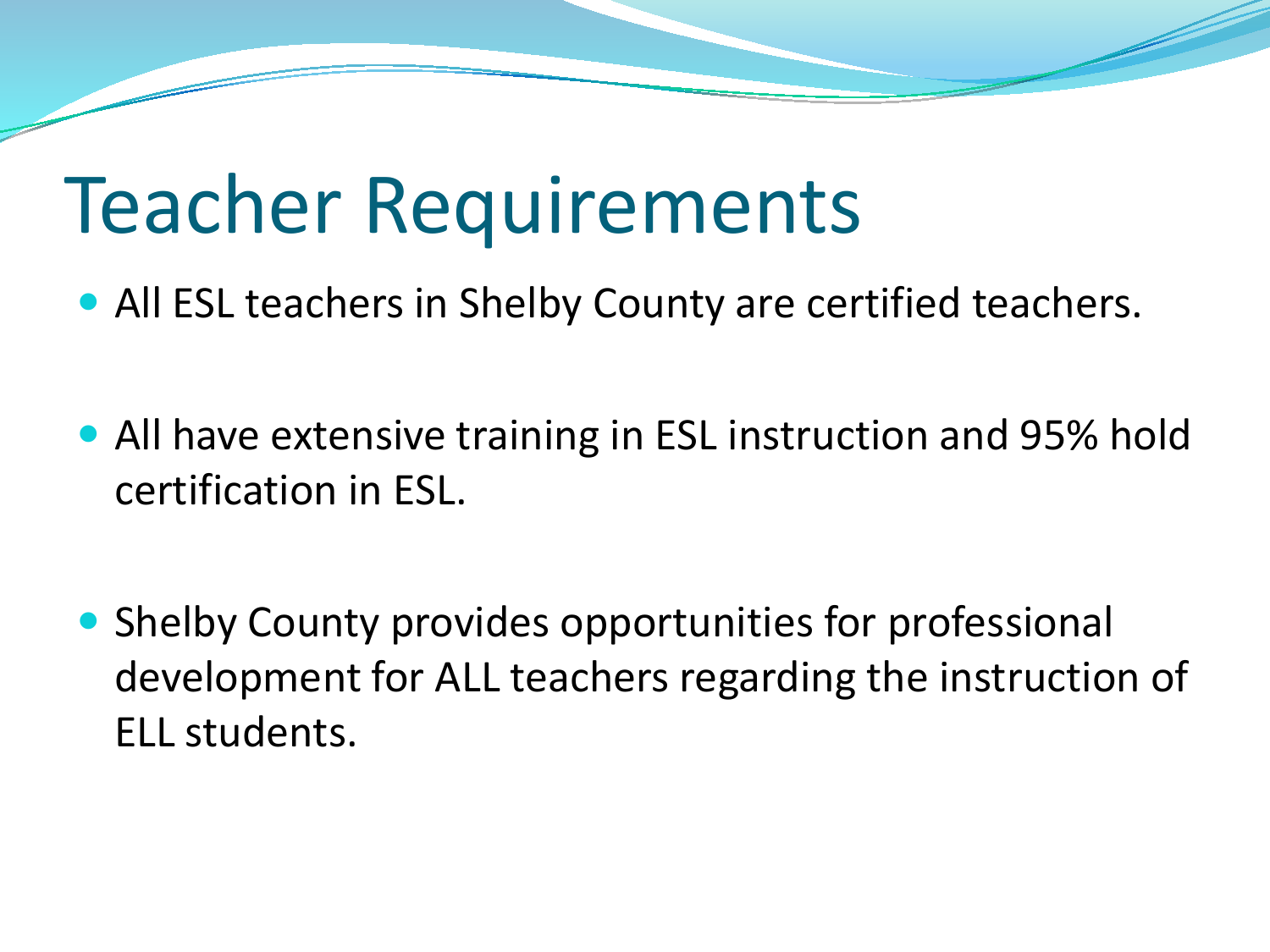# ELL Program Goals

- To provide high quality English language instruction for ELL students focusing on four areas: listening, speaking, reading and writing.
- All curriculum and materials utilized in instruction will be based research based instructional strategies for ELLs.
- To provide support to the mainstream classroom teacher.
- To provide support to the ELL student with mainstream classroom content.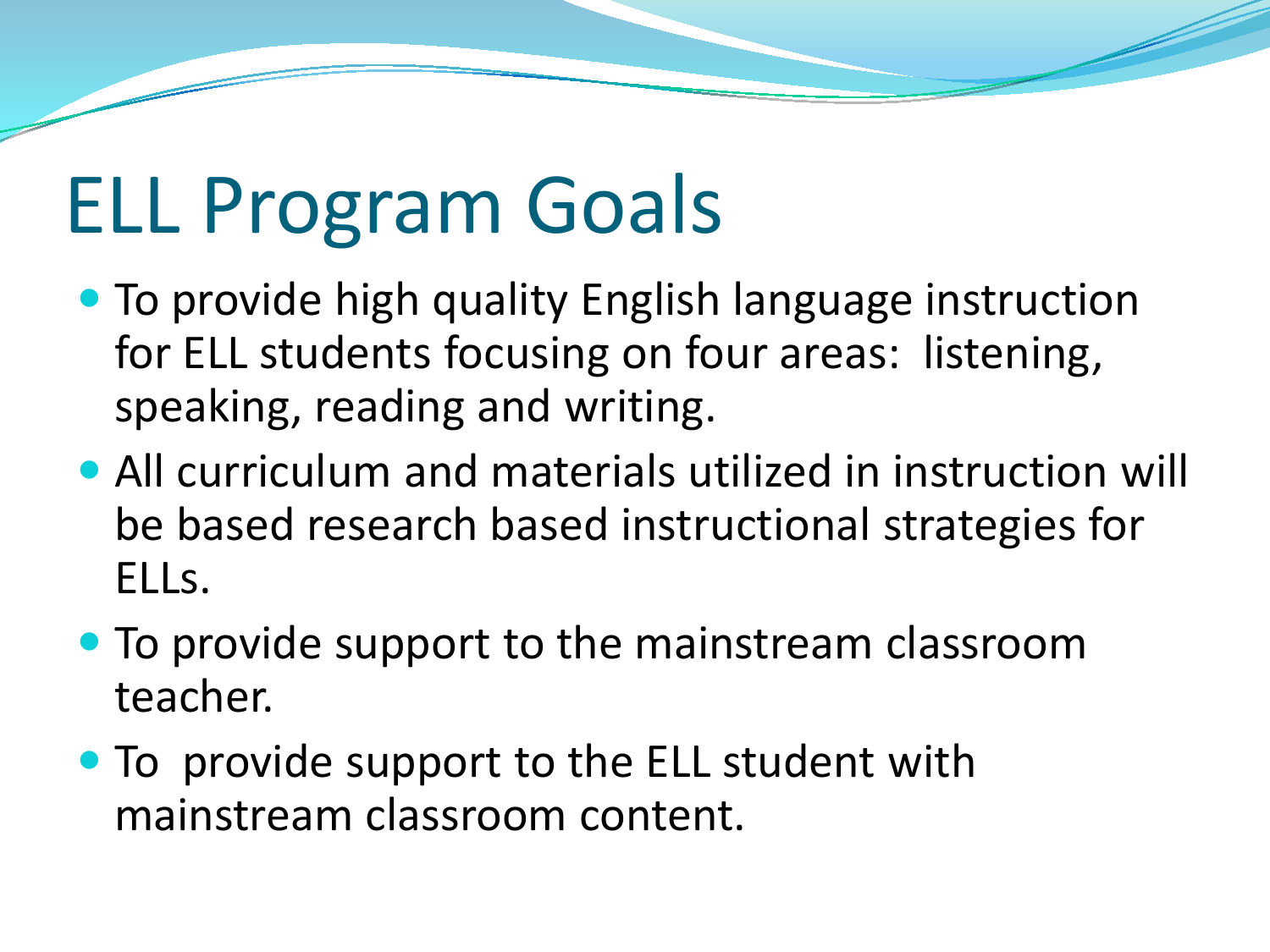#### Communication

- Each school must make effective communication with the parents of ELL students.
- Forms, documents, and school manuals are to be provided in the language that is easily understandable for the parent.
- **Translation services are to be provided as needed** during parent conferences or meetings.
- The ESL office assists schools in providing first language support for parents.